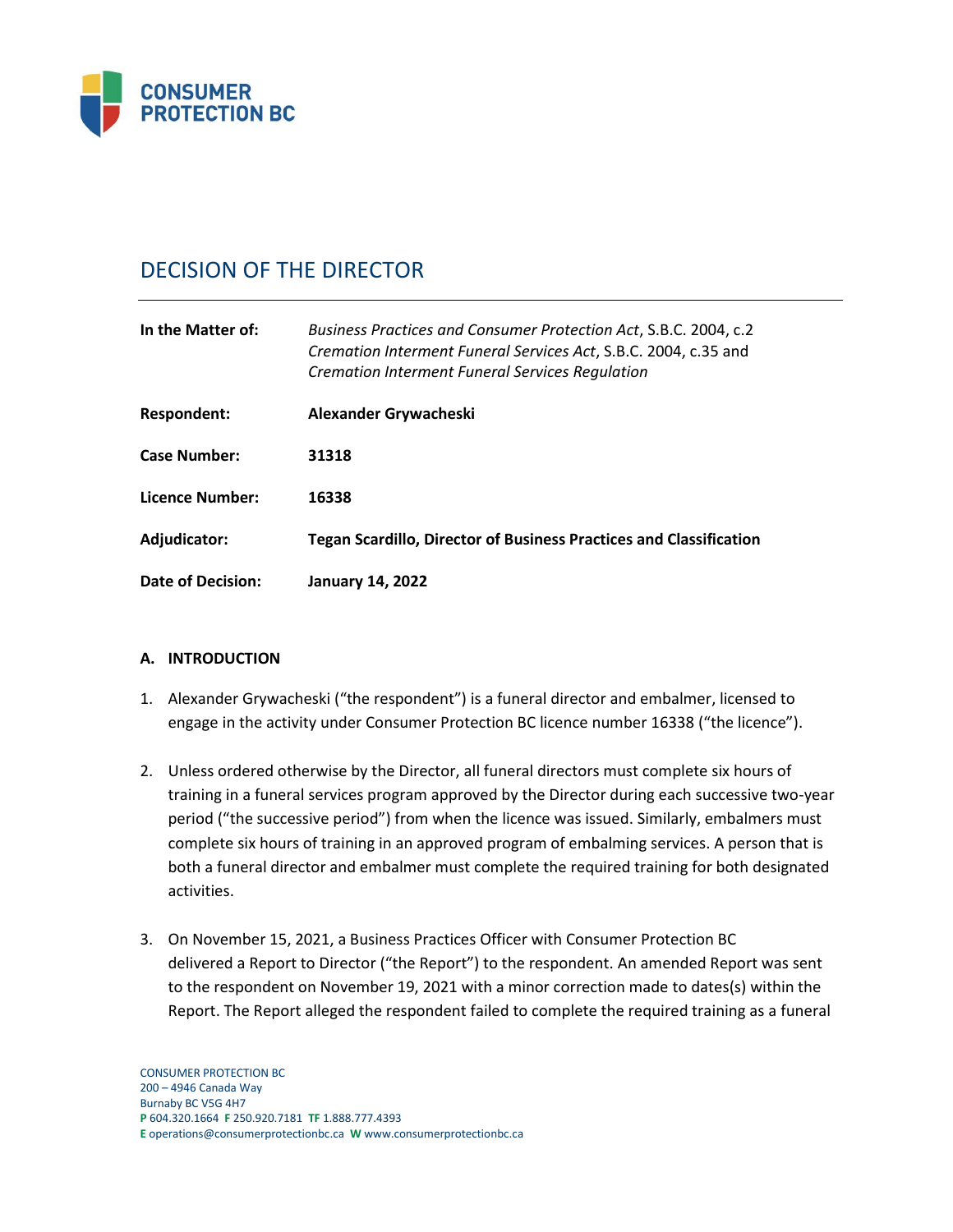director in the past two-year successive period, as required under the Cremation Interment Funeral Services Regulation ("CIFSR").

4. I have been delegated the authority of the Director to decide if a contravention to the legislation has taken place and what consequences, if any, should flow from a confirmed contravention.

## **B. OPPORTUNITY TO BE HEARD**

- 5. Prior to an action being taken under the *Business Practices and Consumer Protection Act*  ("BPCPA") and the *Cremation Interment and Funeral Services Act* ("CIFSA"), the person subject to the action must be provided with an opportunity to be heard.
- 6. An opportunity to be heard notice ("the notice") was emailed to the respondent on November 15, 2021. It provided the respondent with the opportunity to submit a written reply to the Report by November 29, 2021. The notice indicated after the opportunity to respond was completed, a decision maker for Consumer Protection BC would determine whether the alleged violation(s) occurred. Possible licensing and enforcement consequences for a confirmed contravention were described in the notice.
- 7. The respondent did not provide a response to the notice.
- 8. I conclude the requirement for providing an opportunity to be heard has been completed.

# **C. ALLEGED CONTRAVENTION(S)**

- 9. The Report advances the following allegation(s):
	- 1. The respondent contravened CIFSR section 38(1)(a) by failing to complete the minimum required six hours of training in a program of funeral services approved by the Director during the past two-year successive period commencing on the date the respondent was first issued a funeral director licence.

## **D. LEGISLATION**

10. The legislation relevant to the alleged contravention is contained in the CIFSR:

## *Continuing education*

*38 (1)A person licensed as a funeral director, embalmer or both must complete a minimum of (a) 6 hours of training in a program of funeral services that is approved by the director, if licensed as a funeral director,*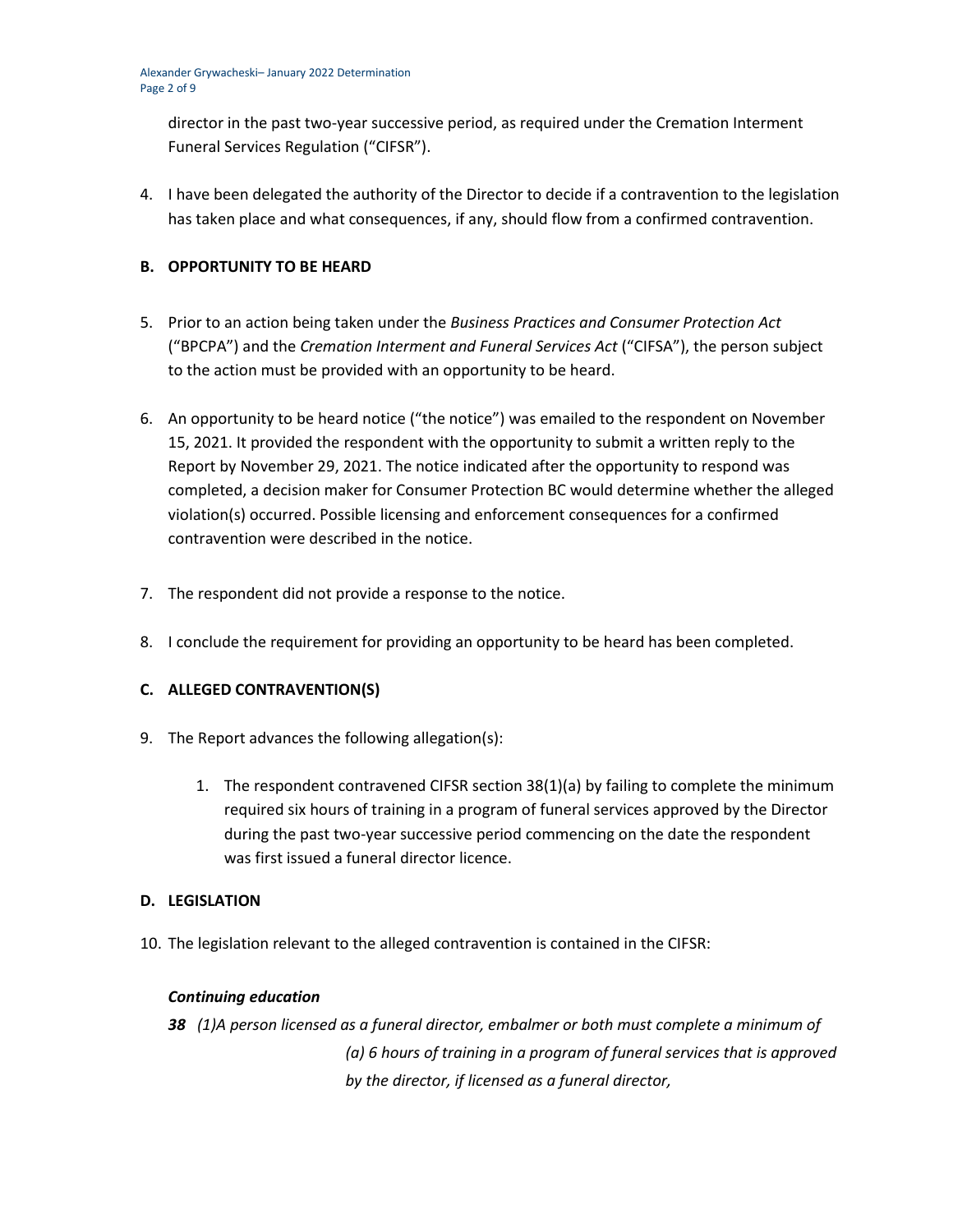*(b) 6 hours of training in a program of embalming that is approved by the director, if licensed as an embalmer,*

*during each successive two-year period where the first two-year period commences on the date the person first received their licence to act as a funeral director or an embalmer or both in the Province.*

*(2) Despite subsection (1), the director may at any time require a funeral director or embalmer to take additional training in a program of funeral services education or embalming.*

# **E. EVIDENCE**

- 11. I have reviewed the in its entirety. I limit my comments to only the parts of the evidence necessary to give context to my decision.
- 12. The respondent was first issued the licence on September 15, 1999, to act and hold themselves out as a funeral director and embalmer.
- 13. The most recent successive two-year period from when the respondent was first issued the licence commenced September 15, 2019 to September 15, 2021.
- 14. On July 20, 2020, Consumer Protection BC emailed all licensed funeral directors and embalmers providing information about changes being made to share the status of individual continuing education training requirements. The communication provided a reminder that it is the responsibility of the funeral director and embalmer to ensure course completion documentation is submitted to Consumer Protection to receive credit for completion. It was also noted in the communication that funeral directors and embalmers would receive a status report every six months as a reminder of credits completed and how many credits remained due.
- 15. On July 21, 2020, the respondent was sent an email from Consumer Protection BC that showed the respondent had not completed any credits for embalming services or funeral services in the current two-year successive period. The communication noted the required education credits were due on "9/15/2021".
- 16. Before the end of the two-year successive period (September 15 2019 to September 15, 2021), Consumer Protection BC received records showing the respondent completed 8 credits in programs of embalming services and 3 credits in a program of funeral services.
- 17. The Report to Director was emailed to the respondent on November 15, 2021. (Amended Report was emailed on November 19, 2021.)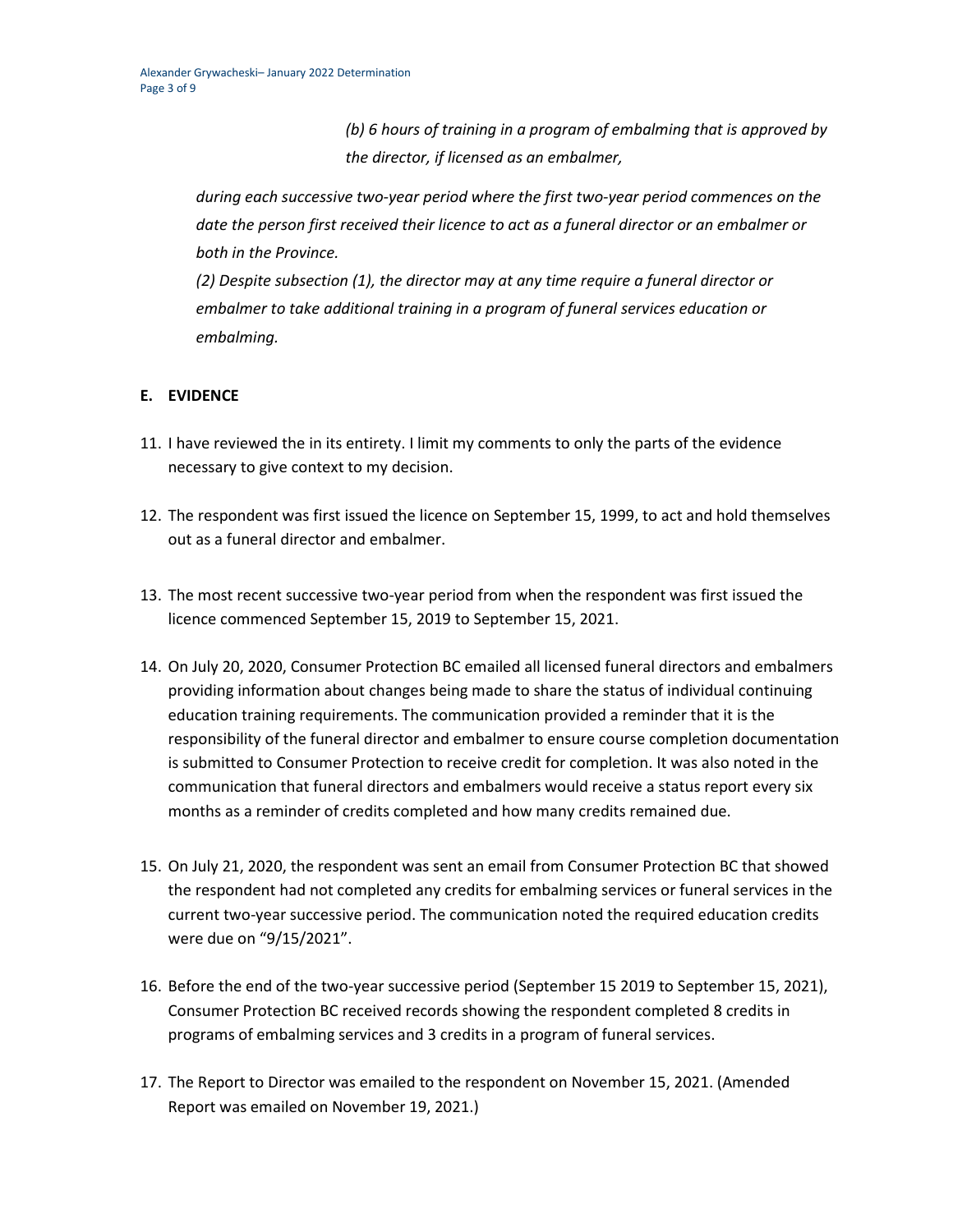18. The outstanding three credits due in a program of funeral services were completed by the respondent on November 22, 2021.

## **F. ANALYSIS**

- 19. The respondent did not provide a response to the notice; therefore, I am left with the evidence provided in the report and the evidence noted above to form my analysis.
- 20. The evidence clearly establishes in the last two-year successive period of September 15, 2019 to September 15, 2021, the respondent was required to complete a minimum of six hours in an approved program of funeral services. The respondent failed to complete 3 of the required 6 credits before the end of the last two-year successive period; therefore, I find the respondent contravened CIFSR section 38(1)(a).

## **G. DUE DIGILENCE**

21. The respondent is entitled to the complete defence of due diligence against the allegation if they show that all reasonable steps were taken to *prevent* the contravention from happening. The onus is on the respondent to establish this defence. I was not presented with any evidence to show due diligence by the respondent.

## **H. CONCLUSION**

22. I conclude the respondent contravened CIFSR section 38(1)(a) by failing to complete the minimum required six hours of training in a program of funeral services approved by the Director during the past two-year successive period (September 15, 2019, to September 15, 2021) from when the licence was first issued.

## **I. LICENSING AND ENFORCEMENT ACTION**

- 23. As the Director determining that a contravention has occurred, I may take one or more of the following actions:
	- suspend, cancel a license and/or impose conditions on a license (BPCPA section 146 and CIFSA section 55(3);
	- accept an undertaking on terms I consider appropriate (BPCPA section 154 and CIFSA section 56(2)(b);
	- issue a compliance order to take specified further corrective action, and to repay Consumer Protection BC costs of this inspection and any associated legal costs (BPCPA section  $155(4)(c)(d)$  and CIFSA section  $56(2)(c)$ ;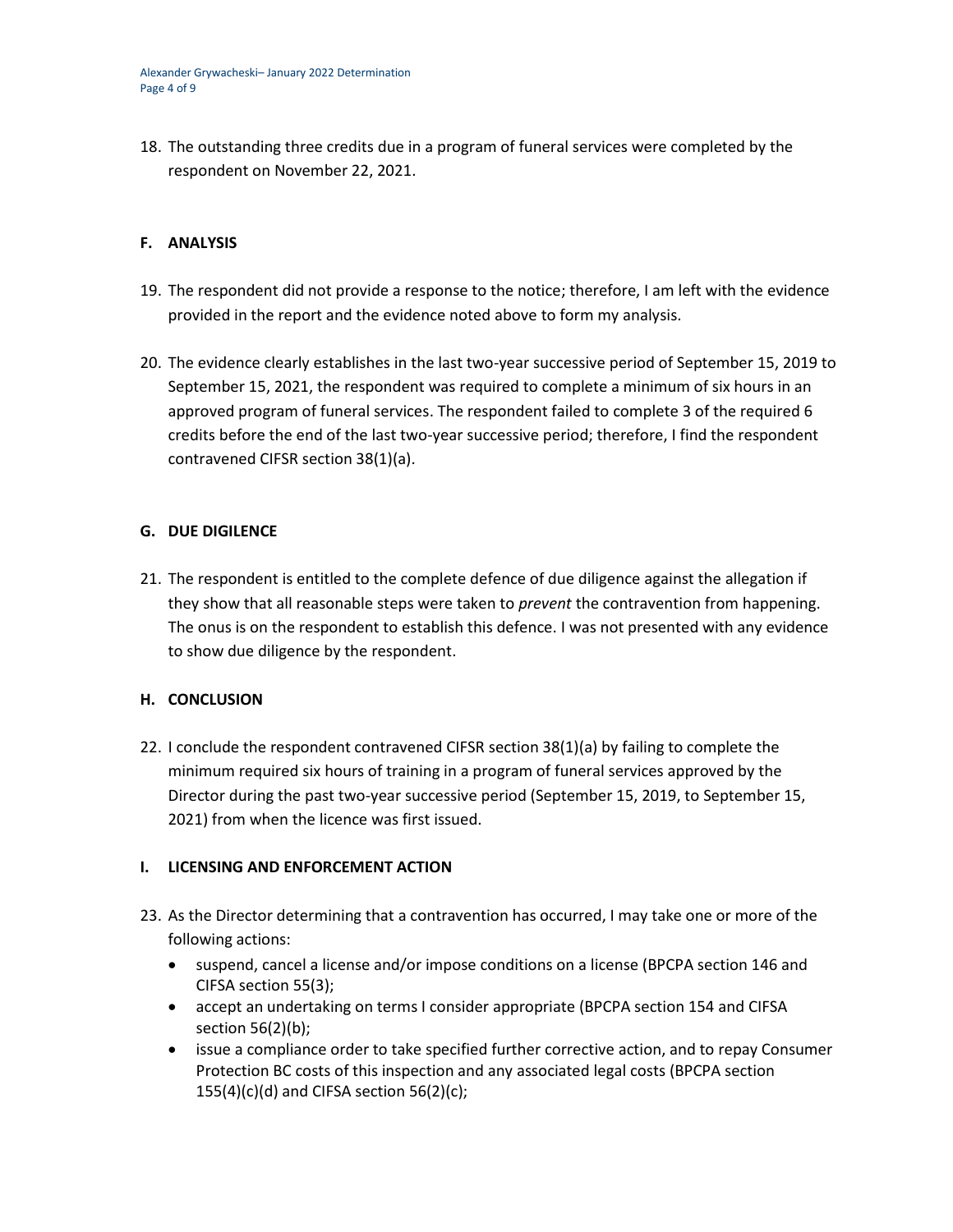• impose an administrative penalty of up to \$5,000 on an individual (BPCPA section 164-165) BPCPA and CIFSA section 58)

## **Compliance Order**

- 24. Education requirements are in place to ensure funeral directors and embalmers stay up to date and expand in their level of skill and knowledge to perform the functions of the profession. I am not comfortable in allowing the respondent to maintain the licence without acquiring the full training that should have been obtained during the last two-year successive period. Therefore, I exercise my authority under BPCPA section 155(4)(c) and CIFSA 56(2)(c) to order that the three hours of training in a program of funeral services acquired by the respondent on November 22, 2021 be applied to the 2019 – 2021 period in order to satisfy the requirements for that period. For clarity, the respondent must still complete a minimum of 6 hours of approved training in a program of funeral services and a minimum of 6 hours of approved training in a program of embalming services during the current successive period of 2021 - 2023. The precise terms are described in the Compliance Order attached to this decision.
- 25. I also exercise my authority under BPCPA section 155(4)(d) and CIFSA section 56(2)(c) to require the respondent reimburse Consumer Protection BC *partial* inspection costs associated with preparing the Report in the amount of \$150.00. Details of payment are described in the attached Compliance Order.

## **Administrative Penalty**

- 26. As per CIFSA section 58(1), an administrative monetary penalty ("AMP") may be imposed where a person contravenes a prescribed provision of the CIFSR. A contravention to CIFSA section 38(1)(a) and/or 38(1)(b) is prescribed by the Administrative Penalties Regulation and may, therefore, attract an AMP.
- 27. BPCPA section 164(2) and CIFSA section 58(3) set out the following factors that must be considered before imposing an AMP:
	- (a) previous enforcement actions for contraventions of a similar nature by the respondent
	- (b) the gravity and magnitude of the contravention
	- (c) the extent of the harm to others resulting from the contravention
	- (d) whether the contravention was repeated or continuous
	- (e) whether the contravention was deliberate
	- (f) any economic benefit derived by the person from the contravention
	- (g) the person's efforts to correct the contravention
- 28. For the contravention at issue, I consider all these factors to decide whether an AMP should be imposed. If imposing an AMP, to determine the *amount* that should be imposed, I consider the BPCPA section 164(2) and CIFSA section 58(3) factors together with the Consumer Protection BC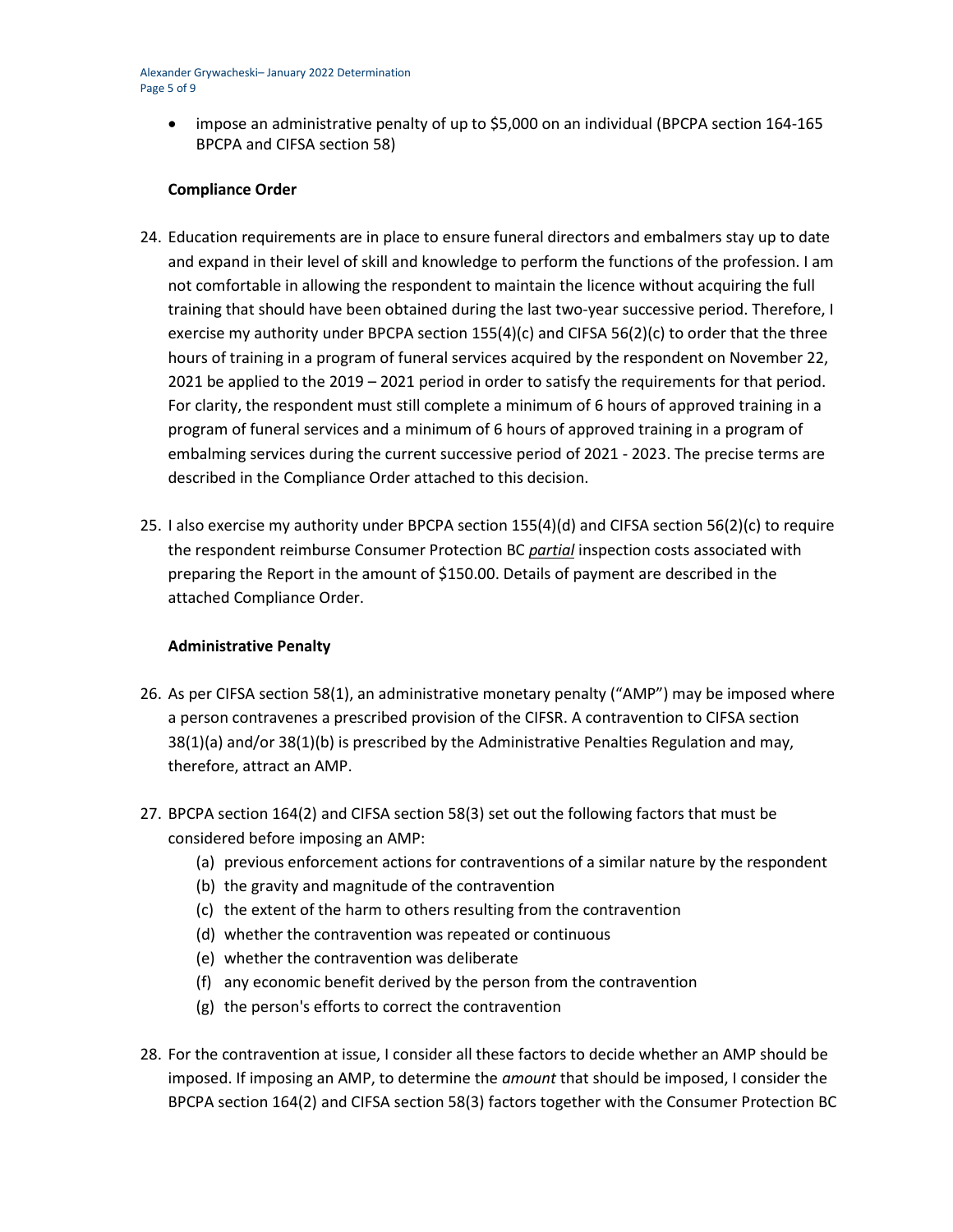policy, "Calculation of Administrative Monetary Penalties Policy and Procedures" (the "Policy"). The Policy model and rationale are discussed below.

- 29. The Policy, normally applied by Consumer Protection BC, sets out how the AMP amount is calculated, starting with a base penalty amount. The Policy helps to ensure calculations of AMP amounts are consistent, transparent, flexible, and proportionate to the contraventions at issue, and that suppliers subject to AMPs know how Consumer Protection BC interprets the BPCPA and CIFSA and analyses the criteria determining AMP amounts. Consumer Protection BC has developed the Policy from its experience and expertise in providing consumer protection services, and from its mandate to administer the BPCPA and CIFSA in the public interest.
- 30. According to the Policy, contraventions for which AMPs are imposed are first categorized into Type A, Type B, or Type C, as set out in the Appendix. Consumer Protection BC makes these assignments based on its purposes and experience in delivering consumer protection services in the public interest, and the consideration of two factors: (1) the inherent severity of harm specific to the contravention, and (2) the probability that a person will experience harm from the contravention.
- 31. After categorization of the contravention, the decision maker considers a set of "adjustment factors" laid out in the Policy. These "adjustment factors" are based on section 164 (2), plus one additional criterion consistent with the legislation. The Policy requires the decision maker to choose a "gravity" value for each adjustment factor based on consideration of the relevant aggravating or mitigating circumstances.
- 32. When applying the Policy, the decision maker is considering all the factors under BPCPA section 164 (2) and CIFSA section 58(3) in their calculation or analysis of the AMP amount that should be imposed. The decision maker continues by then deciding in their discretion whether the amounts in the Policy or different amounts imposed based on consideration of the factors under BPCPA section 164 (2) and CIFSA section 58(3) (and one additional related criterion) and any other relevant circumstances.
- 33. In the respondent's opportunity to be heard notice, I identified the Policy and advised that it will be applied as part of any decision that may impose an AMP. This notice further stated that the Policy can be viewed on our website and would be otherwise provided to the respondent in paper form upon its request. Therefore, in this hearing the respondent had an opportunity to respond to the Policy by making submissions on the appropriateness of its application or its consistency with criteria in the BPCPA and CIFSA. However, in this hearing I have not received any submissions from the respondent on the Policy.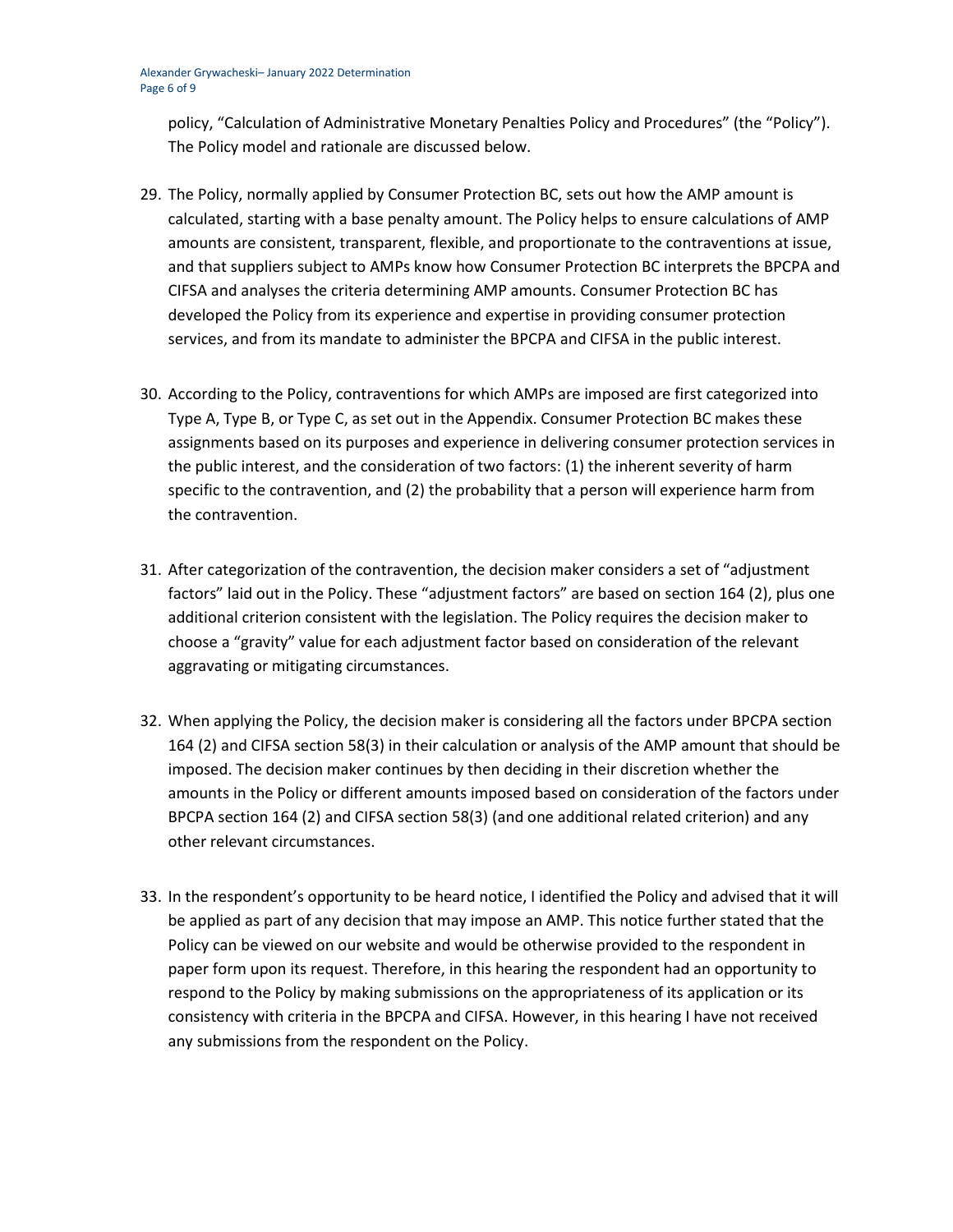Alexander Grywacheski– January 2022 Determination Page 7 of 9

34. I have determined that an AMP should be imposed for the respondent's failure to complete the minimum required six hours of training in a program of funeral services approved by the Director during the past 2-year successive period (September 15, 2019, to September 15, 2021), beginning from when the licence was first issued. I now will consider the specific AMP to be applied.

## **Calculation of the AMP amounts**

- 35. I first apply the Policy to calculate an AMP amounts. I then decide whether that amount or a different amount should be imposed based on consideration of the factors under BPCPA section 164(2) and CIFSA section 58(3), and one additional criterion, and any other relevant circumstances.
- 36. A breach to CIFSR section 38(1)(a) is a Type A contravention under the Policy (page 20 Appendix A, line 225). I agree with this categorization given the circumstances of this violation. It represents the appropriate level of severity and potential harm for prescribed contraventions according to the Policy.
- 37. Consequently, according to the AMP "Matrix" in part 4.3 (page 5) of the Policy, the "base" amount for penalty is \$500.00 for an individual.
- 38. My assessment of the adjustment factors applicable to these contraventions under the Policy's penalty matrix is set out in the table below.

| <b>Adjustment Factor</b> |                                                                                        | <b>Effect</b><br>on<br>Gravity | <b>Analysis</b>                                                                                                                                                                                                                                                                                                                                                                                      |
|--------------------------|----------------------------------------------------------------------------------------|--------------------------------|------------------------------------------------------------------------------------------------------------------------------------------------------------------------------------------------------------------------------------------------------------------------------------------------------------------------------------------------------------------------------------------------------|
| 1.                       | <b>Previous</b><br>enforcement<br>actions for<br>contraventions of a<br>similar nature | $\mathbf{0}$                   | There are no previous enforcement actions by Consumer<br>Protection BC against the respondent. I maintain the gravity level<br>at neutral.                                                                                                                                                                                                                                                           |
| 2.                       | <b>Gravity and</b><br>magnitude of the<br>contravention                                | 0                              | As mentioned in the decision, continuing education requirements<br>are in place to ensure funeral directors and embalmers grow and<br>expand their knowledge in the profession. The respondent has<br>continued to offer its service and professional expertise as a<br>funeral director without completing the requisite training.<br>Imposing an AMP is intended to correct the non-compliance and |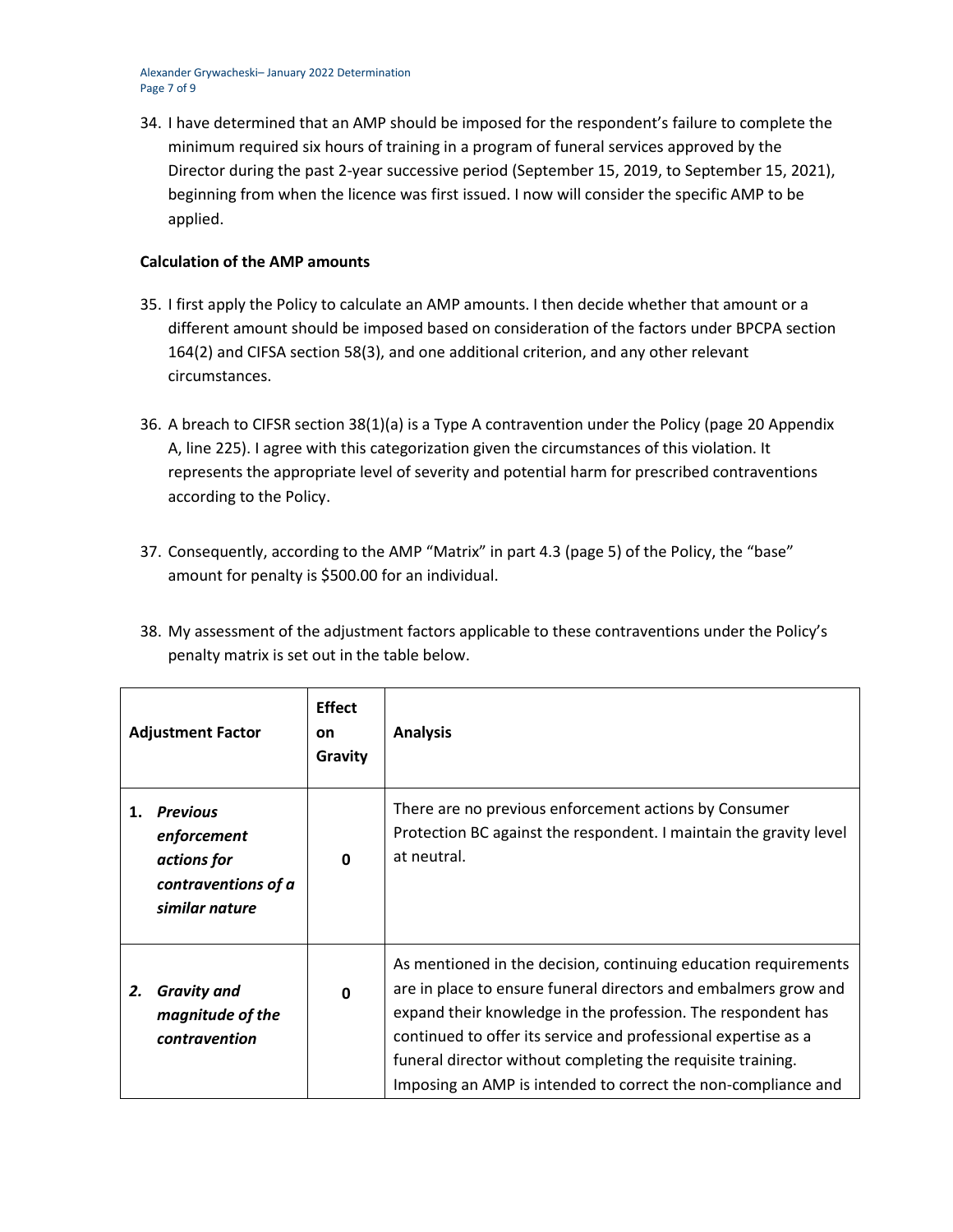|    |                                                                                                                          |             | deliver a message to the respondent about completing their<br>education requirements into the future. I maintain the gravity                                                                                                                                                                                                                                                                                                                                                               |
|----|--------------------------------------------------------------------------------------------------------------------------|-------------|--------------------------------------------------------------------------------------------------------------------------------------------------------------------------------------------------------------------------------------------------------------------------------------------------------------------------------------------------------------------------------------------------------------------------------------------------------------------------------------------|
|    |                                                                                                                          |             | level at neutral.                                                                                                                                                                                                                                                                                                                                                                                                                                                                          |
|    | 3. Extent of the harm<br>to others resulting<br>from the<br>contravention                                                | 0           | There is no evidence or basis to infer harm to others resulting<br>from the contraventions. I maintain the gravity level at neutral.                                                                                                                                                                                                                                                                                                                                                       |
|    | 4. Whether the<br>contravention was<br>repeated or<br>continuous                                                         | $\mathbf 0$ | The contravention was not repeated or continuous. I maintain<br>the gravity level at neutral.                                                                                                                                                                                                                                                                                                                                                                                              |
| 5. | <b>Whether the</b><br>contravention was<br>deliberate                                                                    | 0           | I have no reason to believe the respondent's actions were of a<br>deliberate or intentional nature. I maintain the gravity level at<br>neutral.                                                                                                                                                                                                                                                                                                                                            |
| 6. | <b>Economic benefit</b><br>derived by the<br>person from the<br>contraventions                                           | 0           | I have no reason to believe the respondent derived any economic<br>benefit from the contravention. I maintain the gravity level at<br>neutral.                                                                                                                                                                                                                                                                                                                                             |
|    | <b>Whether the person</b><br>made reasonable<br>efforts to mitigate<br>or reverse the<br>effects of the<br>contravention | 0           | I have taken into consideration that the respondent completed<br>the overdue training. This follows receipt of the Report that<br>formalized an allegation and initiated the enforcement hearing. I<br>am left with the impression that the completion of funeral<br>services training was only done in response to the Report and<br>potential consequences. I am not convinced this warrants a<br>mitigation to the gravity score; therefore, the gravity remains at a<br>neutral level. |
| 8. | The person's efforts<br>to correct the<br>contraventions &<br>prevent recurrence                                         | 0           | I have not been given evidence on measures that will be taken to<br>ensure completion dates for education requirements are not<br>missed again. I maintain the gravity level at neutral.                                                                                                                                                                                                                                                                                                   |